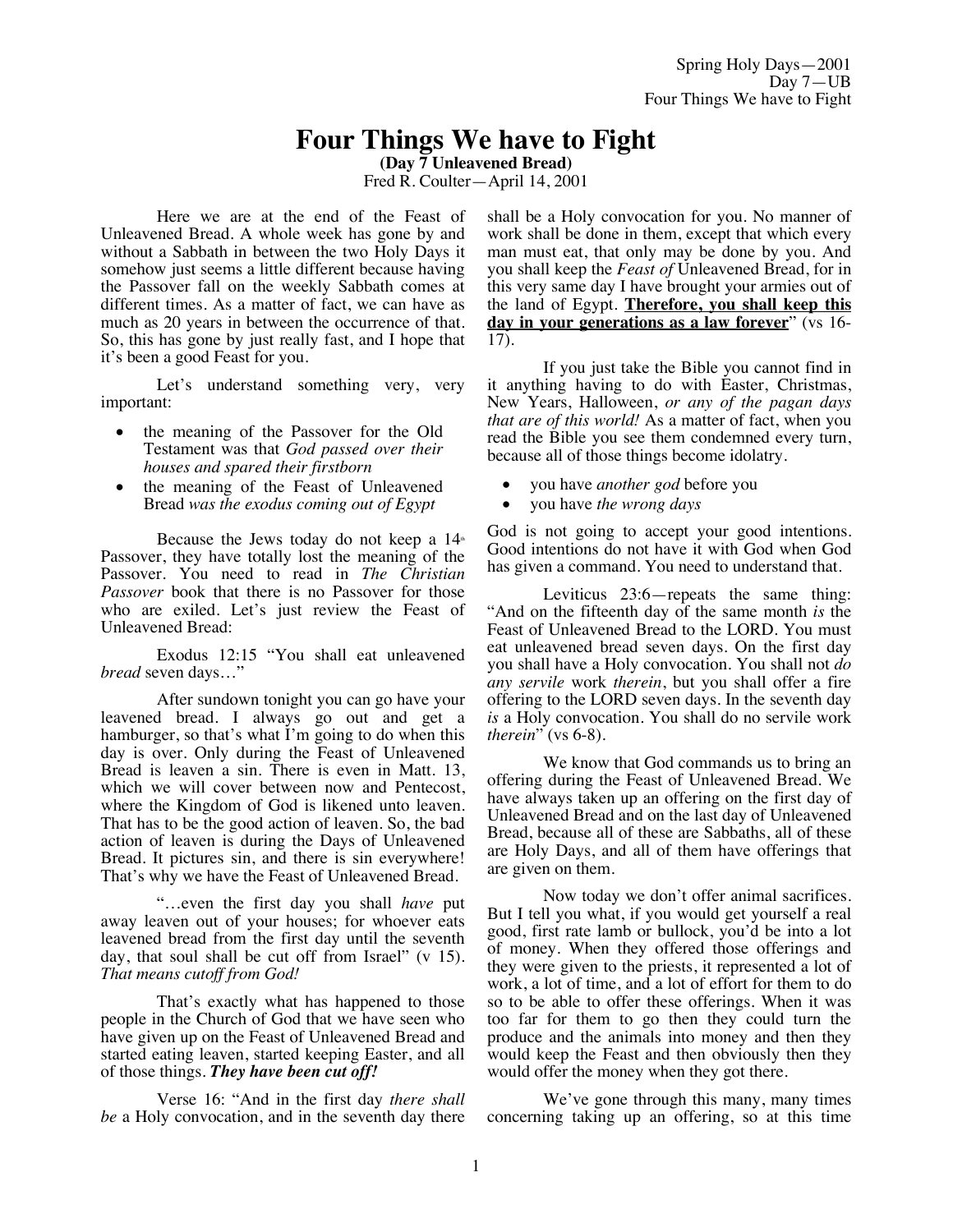we'll just go ahead and take a pause and we'll take up the offering for the last day of the Feast of Unleavened Bread.

#### (pause for the offering)

The reason that the Feast of Unleavened Bread is so important, when you couple that with the Passover, is that only God can save you. We have our part that we need to. We always do. With that we need to couple that with what God can do. Now God had to lead them out of the land of Egypt but they had to walk. God had to show them where they were to go but they had to eat the unleavened bread. When we come to the last day of the Feast of Unleavened Bread there's a special meaning for it. Because it shows how that God will fight our battles for us, and that how God alone can deliver us.

You know what happened; they left Egypt and came out by the Red Sea, and were entrapped between the sea and the mountains and Pharaoh came after them, and he was going to get back all of his slaves to help him and to help the whole economy. You could imagine what would happen to the economy with all the slaves gone. They weren't able to accomplish anything. They said, 'Hey, how are we going to function? Let's go get them.' *So, they did!*

But here it shows a lesson in human nature. It also shows something, not only just in human nature, but how that people really do not trust God the way that they should. We can blame the Israelites and say that they didn't have the Holy Spirit, but how many of those that supposedly have the Holy Spirit have not trusted God even in our day.

When the trials come, which they will, and when they're difficult, which they will be, then we need to understand that God alone can deliver us from them. Here's an insurmountable problem. They're stuck by the Red Sea and here comes Pharaoh. And look at the temptation that happened to them. Look at what happens when people see a trial.

Exodus 14:10: "And when Pharaoh drew near, the children of Israel lifted up their eyes. And, behold, the Egyptians marched after them...."

I'll tell you what, when you come out of this world Satan comes after you. This is parallel in our lives. Think of the spiritual parallels that come along with this. That Satan is after you once you come out of the world.

"…And they were very afraid. And the children of Israel cried out to the LORD" (v 10). But how did they cry? They didn't say, 'O God, we know You're great, You're powerful, You delivered

us from the hand of Pharaoh before. You killed all the firstborn of men and beasts, and now we are just going to just stand here and we are going to just know that You're going to save us.'

Verse 11: "And they said to Moses, 'Have you taken us away to die in the wilderness because *there were* no graves in Egypt... [in other words, there's plenty of room to bury dead people in Egypt] …Why have you dealt this way with us to carry us forth out of Egypt? Did we not tell you this word in Egypt, saying, "Let us alone so that we may serve the Egyptians?"'" (vs 11-12).

Second thoughts on things changes the whole perspective, because when they were in Egypt and were serving, they were crying and moaning and groaning. What did God say? He told Moses, 'I've heard the cries and sighs of the children of Israel, and I'm going to send you to deliver them.'

When Moses came they were happy. Especially when they started out on the exodus to leave, they left with a high hand. Now here they are, just seven days later and they have changed their minds, because it wasn't the way that they figured, and the circumstances were not what they supposed.

Verse 13: "And Moses said to the people, 'Fear not! Stand still and see the salvation of the LORD… [God is the only One Who can save] …which He will work for you today, for the Egyptians whom you have seen today, you shall never see them again! **The LORD shall fight for you, and you shall be still'**" (vs. 13-14). *In other words, don't complain against God!*

Verse 15: "And the LORD said to Moses, 'Why do you cry to Me? Speak to the children of Israel that they go forward." *You know the rest of the story!*

Moses lifted up his rod, and God sent a cloud to be on the backside of the children of Israel where it gave light to the children of Israel and darkness to the Egyptians. And then all that night an east wind came and blew, and blew the waters back and the ground dried, the children of Israel walked across, and that happened on the last day of the Feast of Unleavened Bread.

Then Pharaoh and his armies went in there because it looks so great. Because that must have been a real wide area where they went across. Remember they just walked across in a short time. It wasn't a long strung out line. It was like a big flanking movement and they just walked right across the Red Sea. Pharaoh looked to the right, and there was water standing up. And he looked to the left way down there, and there's the water standing up,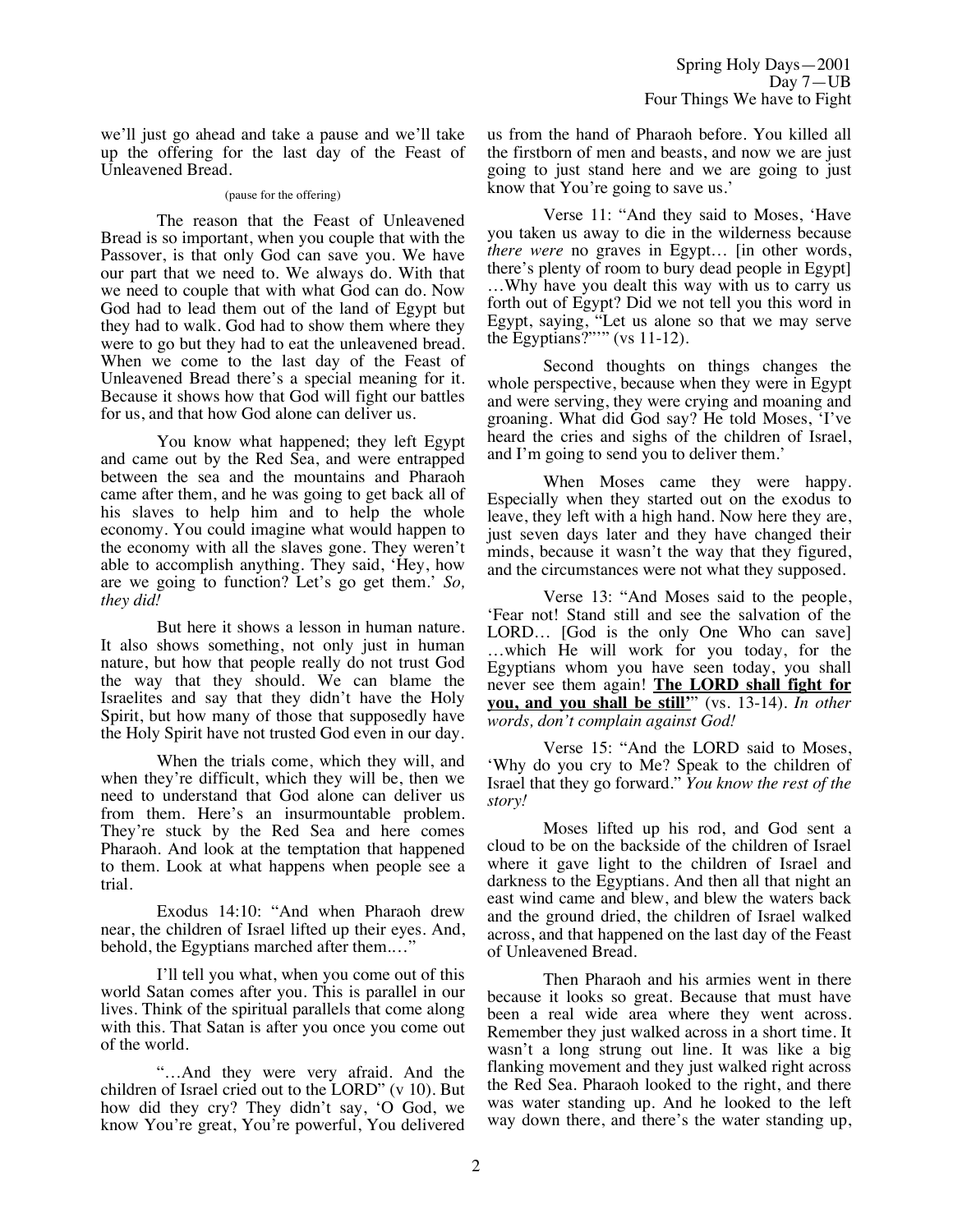and he said, 'Let's go get them.' And he went in there and fell into the mud. God killed them all, drowned them all, destroyed all the enemy.

Then they had rejoicing that God was a man of war, that He fought for them, that the victory was His. Even Miriam and all the women got around and they were dancing with their timbrels and praising God. Moses was greatly exalted in the eyes of the people. *The Lord was the One Who delivered them!* How long did it last?

Exodus 15:23: "And when they came to Marah, they could not drink of the waters of Marah because it *was* bitter. Therefore, the name of it was called Marah. And the people murmured against Moses, saying, 'What shall we drink?'" (vs 23-24). *They were faithless!*

Too many people who are supposed to have faith, who are supposed to have the faith of Jesus Christ, *are faithless!* They could have said, 'Look what God has done. Let's go to Moses and ask him to pray and ask God to heal the water. Let's all get on our knees before God and just entreat Him, because God can do anything.' *NO! They murmured against Moses, saying,* "…What shall we drink?"

Verse 25: "And he cried to the LORD.…" *Of course, Moses had a hard time with the people,* so it would give him a bad attitude sometimes and he would go cry unto God.

"…And the LORD showed him a tree. And when he had cast it into the waters, the waters were made sweet. There He made a decree and a law for them, and there He **proved them**" (v 25). *That's exactly what God is doing to us today!* Ask yourself: **Am I passing the test or not?**

Verse 26: "And He said, 'If you will diligently hearken to the voice of the LORD your God…" [it always starts out with the voice of the LORD your God] ...and will do that which is right in His sight, and will give ear to His commandments, and keep all His laws, I will put none of these diseases upon you, which I have brought upon the Egyptians; for **I** *am* **the LORD Who heals you**.'"

This ties right in with the Passover and Feast of Unleavened Bread and is very important in our relationship with God. We need to look to God for healing, but also we saw where God said, 'Cast the tree in,' so there are some things where we have concerning the herbs given for the service of man. Let's see the sacrifice of Christ. Today there is healing, and we've had many, many people healed. In a sense, I suppose we should have broadcast it abroad more that people have been healed, but we've tried to keep it: 'don't let your right hand know what your left hand is doing.' But nevertheless, God is the One Who heals. Christ is the One Who bore the penalties. Christ is the One Who took upon Himself all the stripes.

Isaiah 53:3: "*He is* despised and rejected of men; a Man of sorrows, and acquainted with grief; and we hid as it were our faces from Him, He was despised, and we esteemed Him not. Surely He has borne our infirmities, and carried our sorrows; yet, we esteemed Him stricken, smitten of God, and afflicted. But He *was* wounded for our transgressions; *He was* crushed for our iniquities; the chastisement of our peace *was* upon Him… [so we can have peace with God] …and with His stripes we ourselves are healed" (vs 3-5).

Think about it brethren, it's very important for us to realize. We need to have faith and trust in God for healing. There is a place for doctors, there is a place for the things that need to be done that way. At every level we can look to God and have faith in God:

- to help us
- to direct us
- to guide us and to do the things that need to be done that are necessary

*The sacrifice of Christ is a very important thing for us to understand in relationship to healing!*

Verse 6: "All we like sheep have gone astray; we have turned each one to his own way…"

As we did on the first day of Unleavened Bread, we are to walk in the way of God. But here in the Church we have now, everyone's gone his own way. I'll bring out a few examples of those a little later on, because we have many things that we need to fight against, and we need to ask God to help us by the battles we need to fight, and to fight the battle for us that He alone can do for us.

"…**and the LORD has laid on Him the iniquity of us all**" (v 6).

That's why we have here that everything that we do, brethren, is based upon faith in Christ, trust in God, keeping His commandments, obeying His voice, and God says that He will be the One Who heals us.

Let's see how long that lasted; Exodus 16:1: "And they took their journey from Elim, and all the congregation of the children of Israel came into the Wilderness of Sin, which *is* between Elim and Sinai. And on the fifteenth day of the second month *after* their departing out of the land of Egypt, then the whole congregation of the children of Israel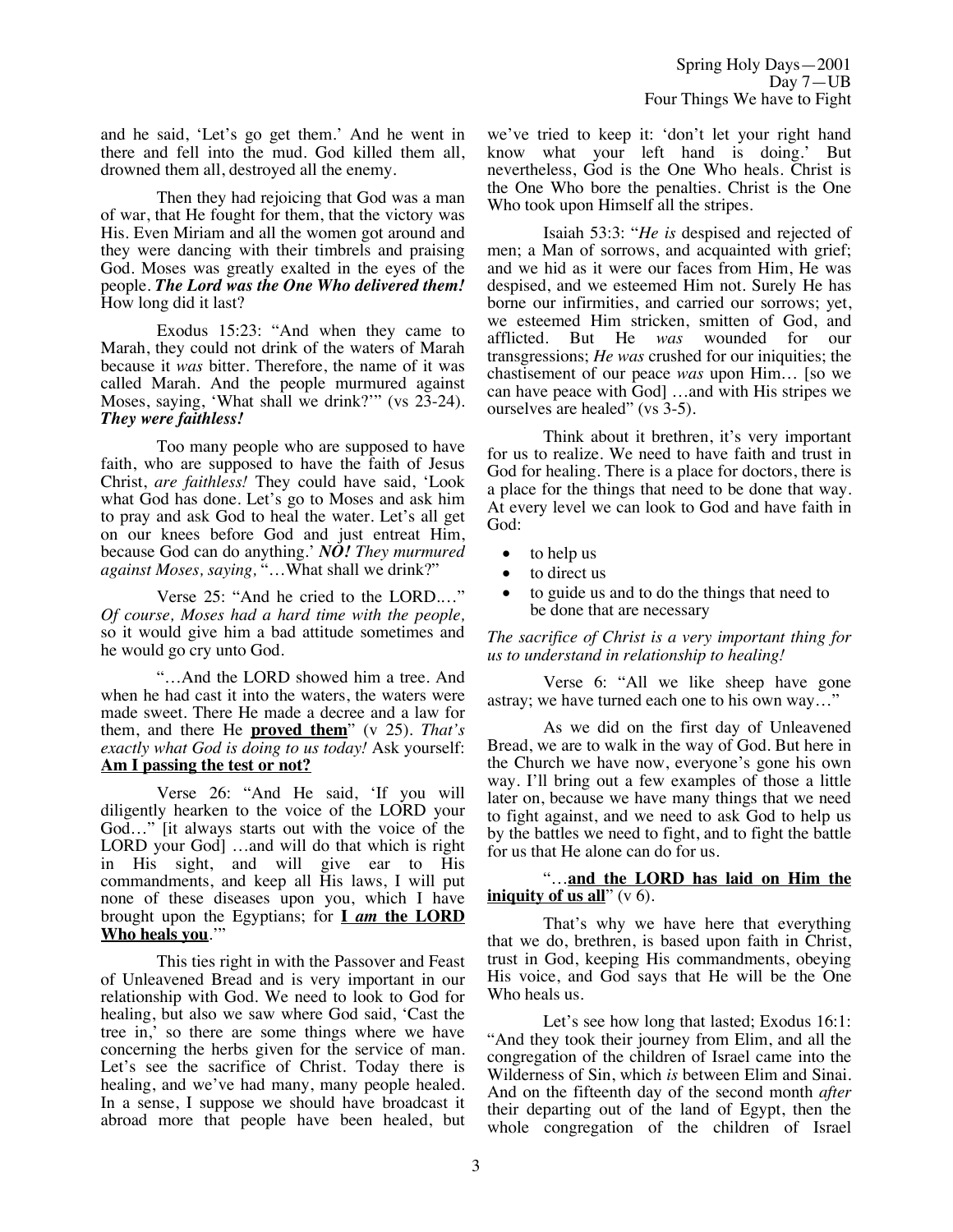murmured against Moses and Aaron in the wilderness" (vs 1-2).

Notice their attitude, and lots of times these temptations will come to us. Lots of times Satan will appeal to:

- the flesh
- the weakness
- the need

Verse 3: "And the children of Israel said to them, 'O that we had died by the hand of the LORD in the land of Egypt, when we sat by the fleshpots… [I tell you what, we have so many fleshpots today] …when we ate bread to the full…"

That's why Jesus was tempted by Satan the devil, and Jesus turned him down. But how many people have turned their back on God because of these same things, and say, 'God wouldn't want you to suffer!' How do you know? *Maybe He does! Maybe there are some lessons for you to learn in suffering!* Remember the Apostle Paul said, 'It's through much tribulation that we shall enter into the Kingdom of God,' and look what he went through. *Trials are for our good! They are the trying of our faith so that it can be made perfect!*

But here they failed this trial; "…for you have brought us forth into this wilderness to kill this whole assembly with hunger!" (v 3). Well now, God let them go hungry for a specific reason; we'll see that a little later on.

Verse 4: "Then the LORD said to Moses, 'Behold, I will rain bread from the heavens for you. And the people shall go out and gather a certain amount every day, **that I may prove them**…'" *That's why you have trials and difficulties; so that God may prove you!* Do you believe Him or not?

"…whether they will walk in My Law or not" (v 4). Then He gave the instructions concerning the Sabbath: on the sixth day you bring in twice as much as you do every day, and it won't breed worms and stink. You prepare it on the sixth day for the seventh day, and you are not to go out and look for any on the seventh day. But what happened? *Some people went out to look for it on the seventh day!*

Verse 28: "And the LORD said to Moses, 'How long do you refuse to keep My commandments and My laws?" Once you understand about a commandment of God we are duty bound to do it. Is that not from the voice of God? *Yes, indeed!*

Verse 29: "See, because the LORD has given you the Sabbath…" *Many people don't realize or understand that the Sabbath is a gift of God!* Poor

Moses! Can you imagine Moses putting up with all the sins and carnality of the children of Israel for 40 years?

Exodus 17:2: "And the people argued with Moses and said, 'Give us water that we may drink.' And Moses said to them, 'Why do you argue with me? Why do you tempt the LORD?' And the people thirsted there for water. And the people murmured against Moses and said, 'Why *is* this, *that* you brought us up out of Egypt to kill us and our children and our livestock with thirst?' And Moses cried to the LORD…" (vs 2-4).

Moses had his trials, too. I tell you what, there are trials that ministers have that are far different than the trials that you have! So, here are some that Moses had, and he said:

"…'What shall I do with this people? They are almost ready to stone me!' And the LORD said to Moses, 'Go on ahead of the people, and take with you the elders of Israel. And take your rod with which you struck the Nile. Take it in your hand and go. Behold, I will stand before you there upon the rock in Horeb. And you shall smite the rock, and there shall come water out of it, so that the people may drink.' And Moses did so in the sight of the elders of Israel. And he called the name of the place Massah and Meribah because of the arguing of the children of Israel and because they tempted the LORD, saying, 'Is the LORD among us or not?'" (vs 4-7). *I tell you, there's God right there in a pillar of cloud by day and the fire by night.*

Again, the people didn't want it God's way. Even today, there are people who are willing to listen to all kinds of doctrine as they go blithering out looking for pasture other than what God has given to them. Willing to accept anything. Willing to believe anything, *but not willing to believe God!* They couldn't stand the sound of God's voice.

Exodus 20:18: "And all the people saw the thunderings, and the lightnings, and the sound of the trumpet, and the mountain smoking. And when the people saw, they trembled and stood afar off. And they said to Moses, 'You speak with us, and we will hear. But let not God speak with us, lest we die.' And Moses said to the people, '**Do not fear, for God has come to prove you and so that His fear may be before your faces, so that you may not**  $\sin$ <sup>"</sup>" (vs 18-20).

All these trials are *to prove us.* And in order to get through these trials and difficulties we need to have faith. All through the testament we know we see that we have to have faith, and sometimes we need to accept our circumstances as they come.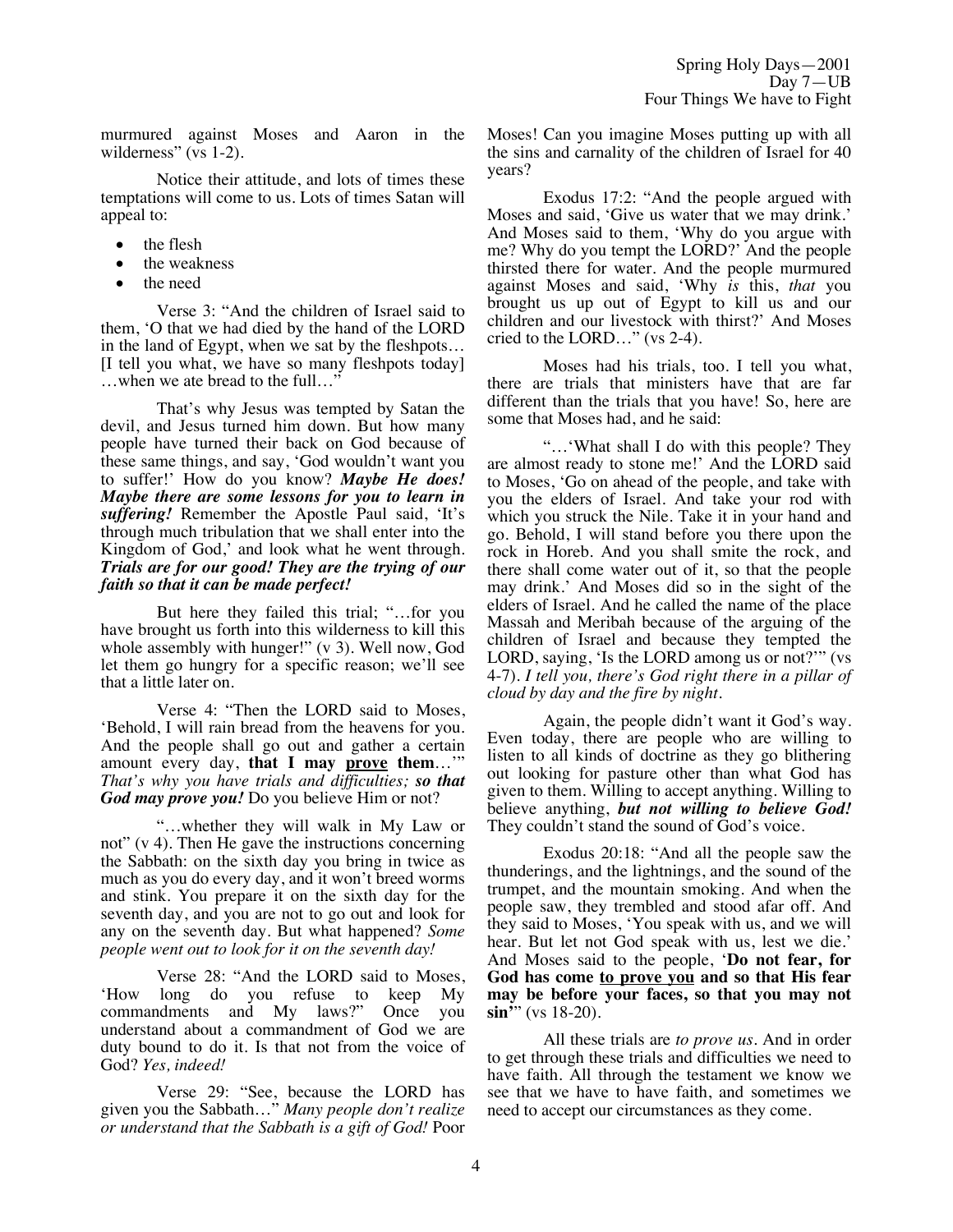Deut. 8, again I want you to notice that word *prove*. The Truth is God is proving us through the trials and circumstances that we go through. If we look to God and we trust Him, *asking Him to help us and do so in faith,* then God will:

- hear us
- answer us
- bless us
- fight our battles for us

*Especially against Satan the devil!* But there are certain battles that we will see that we have to fight ourselves.

Deuteronomy 8:1—rehearsing everything that they did before they went into the 'promised land,' and Moses' final sermon: "All the commandments which I command you this day shall you be diligent to observe *and to* do that you may live and multiply and go in and possess the land, which the LORD swore to your fathers. And you shall remember all the way...'

- all the 40 years
- all the trials
- all the suffering

I want you to understand as Paul wrote, *all of these things are examples for us that we learn not to do as they did!* And so this is for us today. The whole purpose of everything that God is doing, for

- the trials that we go through
- the battles that we have to fight
- the difficulties that we are confronted with

#### *is for this purpose, and ours is for eternal life!*

Verse 2: "And you shall remember all the way…" *There it is as we pointed out in the first day of the Feast of Unleavened Bread,* it is the way of God <u>or</u> the way of the world. Here's the way of trial that they had.

"…which the LORD your God led you these forty years in the wilderness in order to humble you… [that's one reason why we go through it] …**to prove you**… [When God *proves* you what is He proving?] …**to prove you**… [What is God proving?]: …**to know what is in your heart, whether you would keep His commandments or not**" (v 2).

Today it is whether you love the Lord your God with all your heart, mind, soul and being. That's what it is!

Verse 3: "And He humbled you and allowed you to hunger…" [there are times when God puts us through trials and tests] …and then He fed you with manna, which you did not know, neither did your fathers know *it,* so that He might make you know… [here is the whole lesson New Testament as well as Old Testament] …that man does not live by bread alone; but by every *word* that proceeds out of the mouth of the LORD does man live"

*That's the whole reason for it!* Now we've got quite a few things that we've need to fight.

Now let's come to the New Testament and let's understand what Christ is saying in Matt. 7 as it applies to us *so that we can really get the lesson!* Let's see how that the very principles that we have learned and have been talking about from the Old Testament apply here in the New Testament.

Matthew 7:24: "Therefore, everyone who hears these words of Mine… [Is that the voice of the Lord? *Yes!* …and practices them, I will compare him to a wise man, who built his house upon the rock; and the rain came down, and the floods came, and the winds blew, and beat upon that house; but it did not fall, for it was founded upon the rock" (vs 24-25).

These are likened to the trials in life! These are also likened to the powers and forces of Satan the devil! Remember what it says when the Church is taken to a place of safety, that the dragon caused to come out of his mouth a flood of water that he might destroy the woman, and God opened the earth and helped the woman. So, liken these to the attacks of Satan the devil. Liken these to the wind and the rain, and it beats upon the house. It says it beats. Now sometimes you feel like you've been beaten upon. Well, the truth is you have been. For what purpose?

- to prove you
- to test you
- to see whether you love God with all your heart, mind, soul and being *or not*

*IF you build it on a Rock,* which is Christ, and you love Him, and keep His commandments, and do the things that are pleasing in His sight, *you*  will stand! You'll not be driven around by every wind of doctrine.

Verse 26: "And everyone who hears these words of Mine and does not practice them shall be compared to a foolish man, who built his house upon the sand; and the rain came down, and the floods came, and the winds blew, and beat upon that house; and it fell, and great was the fall of it" (vs 26-27). *You have two choices in your trials*:

1. you draw close to God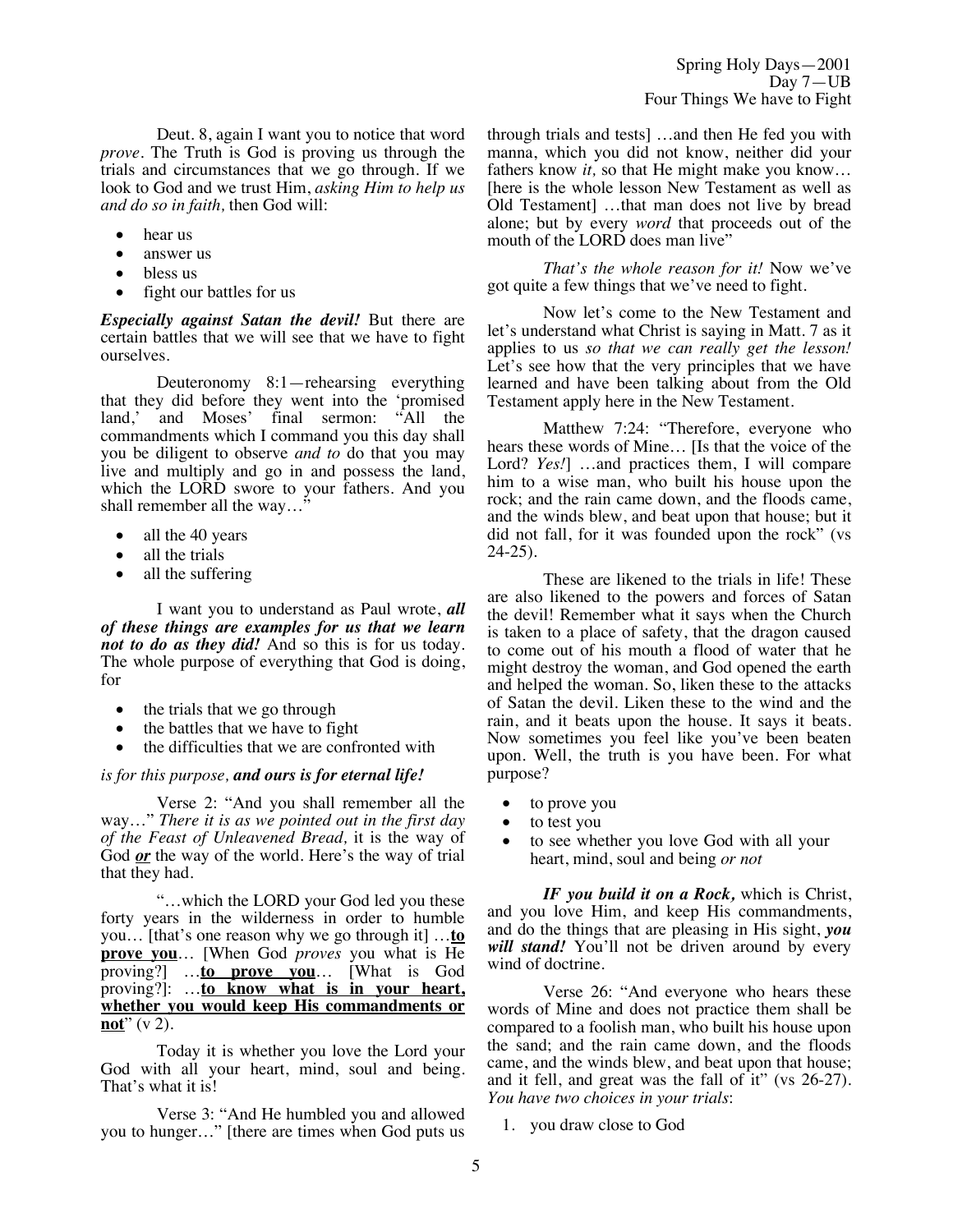## 2. you learn from them

And you know one thing that's really important is that if you ask God for the faith and you ask God for the help and strength, and that you can understand them, *when the trial is over you will understand!* Now let's see another parallel with water, and this time it's likened unto faith:

James 1:1: "James, a servant of God and of *the* Lord Jesus Christ, to the twelve tribes, which *are* in the dispersion: Greetings! Consider *it* all joy…"  $(vs 1-2)$ .

That's what we need to do, because if we endure these things, and God is dealing with us as sons/daughters, there is the joy. After the trial and after the difficulty or after the correction, *then it brings forth the peaceable fruits of righteousness,* which then result in joy.

Verse 2: "Consider *it* all joy, my brethren, when you are beset by various trials, knowing that the testing of your faith…" [the proving; God is going to prove your faith] …produces endurance…. [that's what it's for] …But let endurance have *its* perfect work, so that you may be perfect and complete, not lacking in anything. However, if anyone lacks wisdom…" (vs 2-5)—*on how to go through this trial, or the purpose of the trial!*

That's how come we get into a lot of troubles and difficulties that we have because we all do such foolish things sometimes.

"…let him ask of God, Who gives to everyone freely and does not reproach *the one who asks*; and it shall be given to him" (v 5).

If you ask God for wisdom, for faith, or for love, don't be too surprised that the trial comes, because that's how you're going to get it. For example, if you say, 'O God, give me understanding of love. Then you get up off your knees and you feel real good. You know God is going to answer the prayer, and BANG! you end up with a trial: You end up with a fight with the boss at work, or maybe an argument with your husband, or your wife, or your children. You blow your stack and everything is a mess. And you say, 'Well, God, I asked for love.' He would answer you, 'I gave you a trial to see if you were going to practice it.'

*So, everything that we go through from the point of view of God,* is not what it looks like in the circumstances *as we see them.* That's what the children of Israel couldn't understand; they only saw them *from their perspective,* not having any faith in Christ.

Verse 6: "But let him ask in faith, not doubting at all because the one who doubts is like a wave of *the* sea that is driven by the wind and tossed *to and fro*."

When the water is still it is amazing what just a little bit of action will do. I know when I do my water therapy and I'm the only one in the pool, and there are times when that happens, and it's a big pool. It's about 20 by 16, something like that. I get in there and I start doing my leg kicks, after a while the water is just going like waves. That's how quickly faith can be disturbed.

Verse 7: "Do not let that man expect that he will receive anything from the Lord.... [What happens when you act like the Israelites?] …*He is* a double-minded man, unstable in all his ways" (vs 7- 8).

That's what's happened with so many brethren. I'll read just a little bit here from some of the letters that I have and what has happened to some of the brethren. What are the things that they are confronted with? We will go through and we will see how we need to handle it, we need to cover it.

We talked about the water, now let's talk about the wind. There is a spiritual thing that's important. Who is the prince of the power of the air? *None other than Satan the devil!* Who is the one that's working in all the children of disobedience? *None other than Satan the devil!* We have come out of that Egypt of this world—haven't we?

Verse 14: "So that we no longer be children, tossed and carried about with every wind of doctrine by the sleight of men in *cunning* craftiness, with a view to the systematizing of the error." *That will be there, and there are so many things out there it is unreal!*

Now let's look at the four things that we have to fight. Let's see how we need to overcome in every one of them.

## **1. We need to fight is our own human nature, the old self**

Let's see that we have an internal battle. And this internal battle is because you have the Holy Spirit of God. People in the world don't experience this. People in the world just live their lives and they have no consciousness of sin. They may be sorry that they get in trouble but they have no consciousness of sin. Now you see this is what's so important for us to understand. *The first frontline battle is in the mind with the self and with human nature!* The Apostle Paul understood that: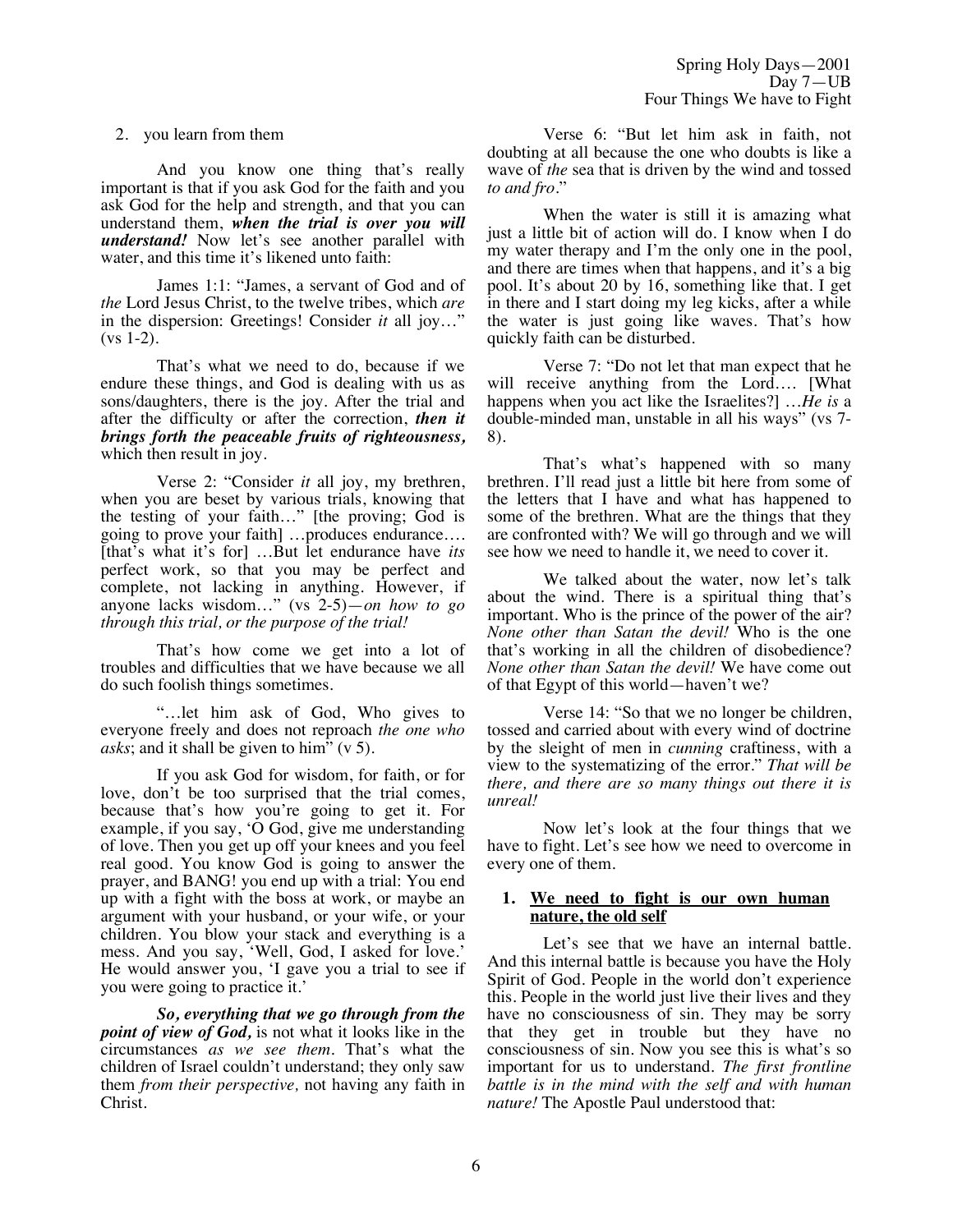- he understood that the heart is deceitful above all things
- he understood that the way of man is not in him to direct his steps
- he understood that there is a way that seems right to a man but the ends thereof are the ways of death

So, Paul looked at himself in his struggle in overcoming. All of us go through this as long as we're in the flesh and as long as we have the Spirit of God there will be this struggle. But it is a struggle that we are able to overcome and a struggle that we are able to fight, and a struggle that we are able to be victorious in through Christ.

Romans 7:14: "For we know that the Law is spiritual; but I am carnal, having been sold *as a slave* under sin; because what I am working out myself, I do not know…" (vs 14-15). *We have these contradictions in our motives, in our desires, and in the completion of our actions to do that!*

"…For what I do not desire to do, this I do; moreover, what I hate, this *is what* I do" (v 15). *Then you end up saying, 'I hate myself for doing that!'* That's the time to go to repent.

Verse 16: "But if I am doing what I do not desire to do, I agree with the Law that *it is* good…. [there is nothing wrong with the laws of God, it's our human nature] …So then, I am no longer working it out myself [you really don't want to do it] …rather, it is sin *that is* dwelling within me" (vs 14- 17).

#### *The human nature that we are fighting is the law of sin and death that every human being has within their members!*

Verse 18: "Because I fully understand that there is not dwelling within me—that is, within my fleshly being—*any* good.…" People in the world don't understand that. They are good people; they are righteous people. But it takes the Spirit of God to convict you that in you, in me, *in all human beings dwells no good thing!* That's why Jesus didn't commit Himself to any man cause He knew what was in man.

"…For the desire to do good is present within me... [everyone desires to do good] ...but how to work out that which is good, I do not find. For the good that I desire to do, I am not doing; but the evil that I do not desire to do, this I am doing. But if I do what I do not desire to do, I am no longer working it out myself, but sin *that is* dwelling within me" (vs 18-20).

It is only the Holy Spirit of God, which

exposes that sin, and that nature within you. That's why we have this struggle that goes on. That's why we have a renewal of the covenant every year at the Passover. That's why we have the Feast of Unleavened Bread every year, so that we know we've got to overcome sin, so that we know that we have to put out the leaven and put in the unleavenedness of Christ.

Verse 21: "Consequently, I find this law *in my members*, that when I desire to do good, evil is present with me." *That happens!* So, what do you do? We'll see what to do here in just a little bit.

Verse 22: "For I delight in the Law of God according to the inward man… [yes I do; all of us do] …but I see another law within my own members, warring against the law of my mind… [the law of sin and death] …and leading me captive to the law of sin… [the wages of which is death] …that is within my own members. O *what a* wretched man I am! Who shall save me from the body of this death?" (vs 22-24). *That's why only Christ can save you!*

Just like standing at the Red Sea, the children of Israel couldn't go across unless God intervened and performed a miracle, so you cannot overcome unless you use the Spirit of God. You cannot overcome unless you do things the way that God wants you to, but God, in forgiving your sins and placing you under His grace, has given you great confidence and hope that you can overcome. He says: "

Verse 25: "I thank God *for His salvation* through our Lord Jesus Christ. Because of this, on the one hand, I myself serve the Law of God with *my* mind; but on the other hand, with the flesh, *I serve*  the law of sin."

This gives us the tools and showing that there is a battle and how we need to do this when we are confronted with these thoughts and things of overcoming that we really need to change.

2 Corinthians 10:2: "But I am beseeching *you* so that, when I am present, I may not have to be bold with the confidence with which I intend to show boldness toward some, who think that we are walking according to *the* flesh…. [we're not walking according to the flesh, but the Spirit] …For although we walk in *the* flesh, we do not war according to *the* flesh…. [showing this war that is going on] …For the weapons of our warfare *are* not carnal, but mighty through God to *the* overthrowing of strongholds" (vs 2-4). *The strongholds are in the mind; they have to be brought down!*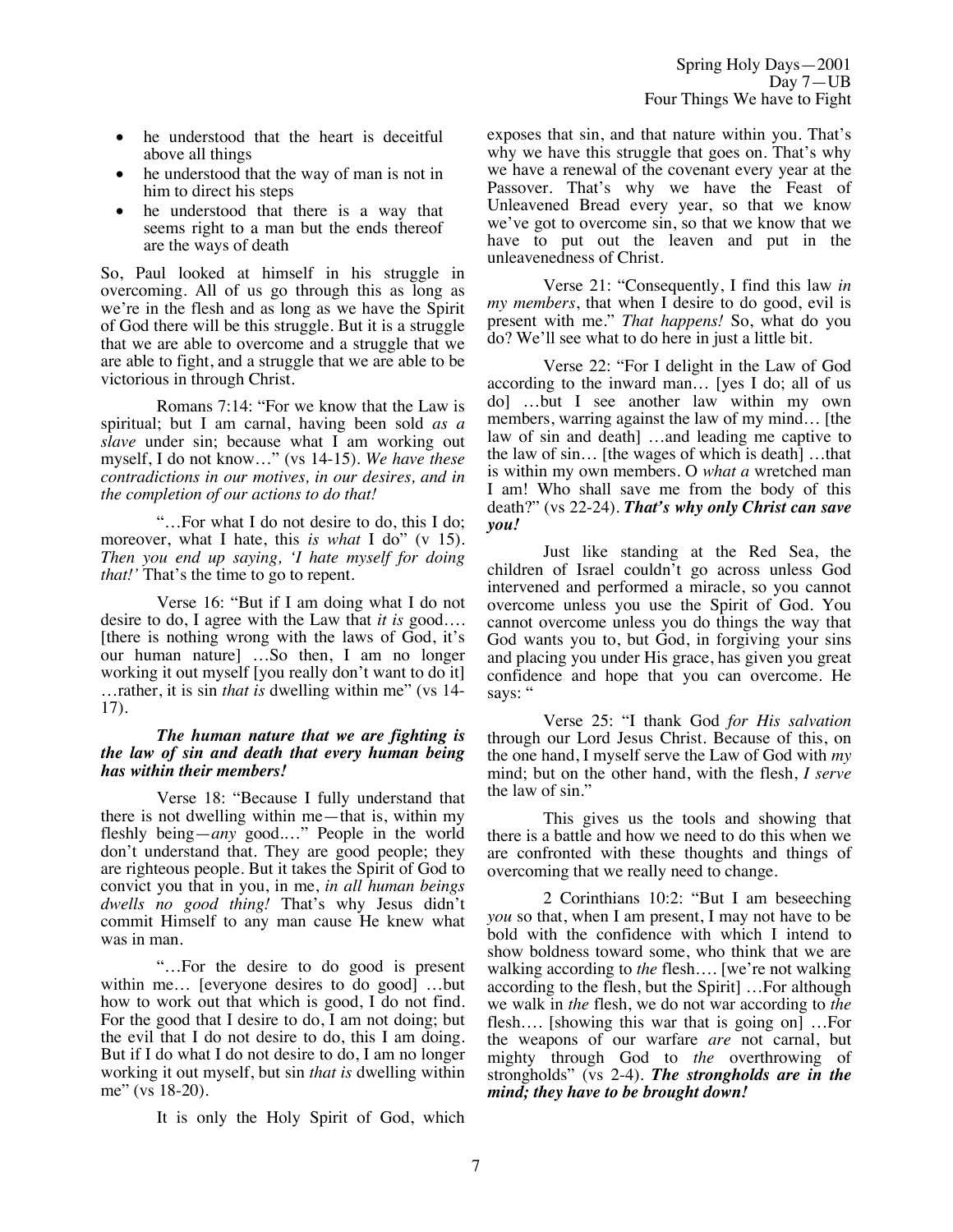Now let's notice what we are to do, because these things will happen in our minds and we need to be fighting them. Here's what it is:

Verse 5: "Casting down *vain* imaginations, and every high thing that exalts itself against the knowledge of God, and bringing into captivity every thought into the obedience of Christ."

When that happens you repent, and ask God to strengthen you, and ask God to help you, to add His Spirit to you so that you can overcome **"…bringing into captivity every thought to the obedience of Christ."**

Verse 6: "And having a readiness to avenge all disobedience, whenever your obedience has been fulfilled."

Let's understand something so that you don't have to go around and have a guilty conscience. You don't have to feel as though God has gone way off and has deserted you. He hasn't. This is your battle that He will do to give you the strength with you. *But you have to do the fighting!*

Romans 8:1: "Consequently, *there is* now no condemnation…" *God does not condemn you because of it!*

- you are looking to Christ
- you are repenting
- you are walking in the ways of God
- you are bringing every thought into captivity

"…to those who are in Christ Jesus, who are not walking according to *the* flesh, but according to *the* Spirit…. [you're not walking after carnal ways, you're walking after spiritual ways] …because the law of the Spirit of Life in Christ Jesus has delivered me from the law of sin and death" (vs 1-2).

It hasn't been taken from you, but you have been justified from it, and that is why when we pray every day we ask God to forgive us our sins and forgive us our debts and so forth. That's not the monetary debts that we owe, *that is the debt of sin, which only Christ can take care of!* There is not condemnation. Then we are walking in the way of God, and walking and doing the things that are right.

How to be spiritually minded, v 9: "However, you are not in *the* flesh, but in *the* Spirit, if *the* Spirit of God is indeed dwelling within you. But if anyone does not have *the* Spirit of Christ, he does not belong to Him."

When it gets down to who is a Christian, God really knows! It's the ones who have the Spirit of Christ. Those who don't are not.

Verse 10: "But if Christ *be* within you, the body *is* indeed dead because of sin; however, the Spirit *is* life because of righteousness. Now, if the Spirit of Him Who raised Jesus from *the* dead is dwelling within you, He Who raised Christ from *the* dead will also quicken your mortal bodies because of His Spirit that dwells within you. So then, brethren, we are not debtors to the flesh, to live according to *the* flesh; because if you are living according to *the* flesh, you shall die; but if by *the* Spirit you are putting to death the deeds of the body, you shall live. **For as many as are led by** *the* **Spirit of God, these are** *the* **sons of God**" (vs 10-14).

Notice all of the things that we have to look to. There will be suffering that we will go through, but here is how we are to count these battles, and here is how we are to count these sufferings that we go through.

Verse 15: "Now, you have not received a spirit of bondage again unto fear, but you have received *the* Spirit of sonship, whereby we call out, 'Abba, Father.<sup>5</sup>"

The greatest thing in the world, brethren, that we can come right to God the Father in heaven above in a personal one to one relationship with Him and Jesus Christ.

Verse 16: "The Spirit itself bears witness conjointly with our own spirit, *testifying* that we are *the* children of God. Now, if *we are* children, *we are* also heirs…" (vs 16-17).

You see, the whole thing that we need to keep our mind on is not the sin, but the goal. Not the process and the difficulty that we are going through, but the end.

We are "...truly, heirs of God and joint heirs with Christ—if indeed we suffer together with Him, so that we may also be glorified together with Him. For I reckon that the sufferings of the present time *are* not worthy *to be compared* with the glory that shall be revealed in us" (vs 17-18).

*That is how you bring every thought into captivity unto the obedience of Christ!* This is the battle that you can win and overcome, but it's going to be a continuous thing, but we have the victory through Christ.

Now we also have to over come the world. Just like the children of Israel when they were out there suffering in the wilderness. They said, 'Oh, we need the flesh pots. It was so nice when everything was fine. Yeah, I had a good master, and he really treated me fine. You know, I just had it just right.'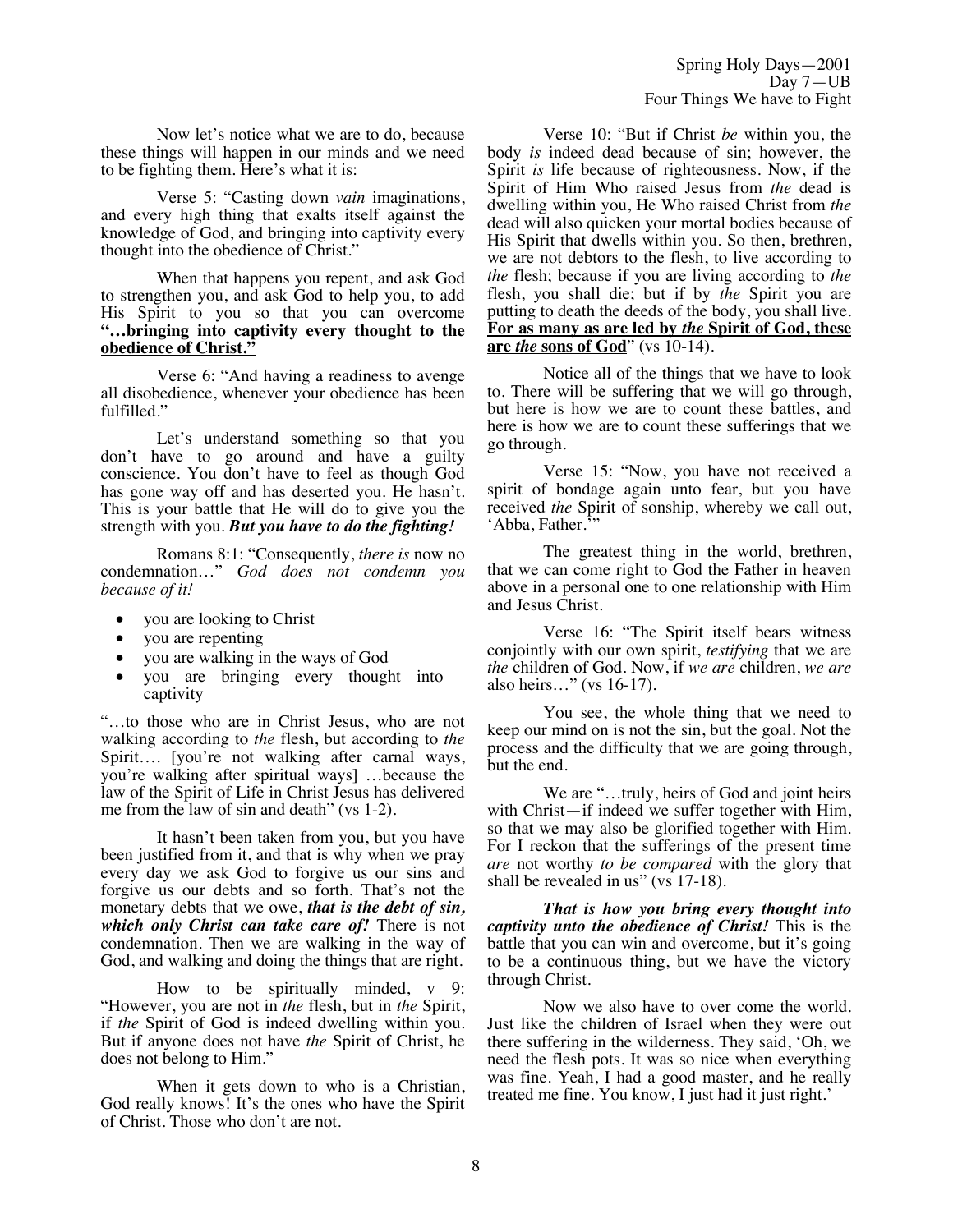Satan's going to come along and he is going to tempt you, and much more so today because the way that the world is today with everything that is out there. With all of the goods, services, foods, homes to live in, clothes to wear, cars to drive, things to do and places to go. *The lure of the world is going to be there and remember the cares and riches of this world are deceitful!*

1 John 2:15: "Love not the world… [we are to love God] …nor the things *that are* in the world…." *That's how we overcome the world!*

- we don't let it entice us
- we don't let it pull us in
- we don't go along and agree with it

Ask yourself: Which commandment of God am I breaking—Old Testament and New Testament because I conform to the world? *You think on that one!*

"…If anyone loves the world, the love of the Father is not in him, because everything that *is* in the world—the lust of the flesh, and the lust of the eyes, and the pretentious pride of physical life—is not from the Father, but is from the world" (vs 15-16).

Even though it looks so permanent, even though it looks so stable, v 17: "And the world and its lust is passing away, but the one who does the will of God abides forever"—*and you wanting eternal life is exactly how you stay right with God!*

Remember the temptation that Jesus went through. Satan offered Jesus the whole world. He gave Jesus a panoramic view of all the kingdoms of the world and all their glory and the power of them, and he said, 'All this is delivered unto me and I give it to whomsoever I will. So, if you bow down and worship me all shall be yours.'

Here is how we overcome the world, and all the pulls of the flesh, and all the temptations of the world that come along:

Luke 9:23: "Then He said to all, 'If anyone desires to come after Me, let him deny himself, and let him take up his cross **daily**, and let him follow Me." *He said daily, because that shows the burden and the difficulty to live a spiritual life in a wicked, carnal, sinful world!*

Verse 24: "For whoever desires to save his life shall lose it; but whoever will lose his life for My sake shall save it…. [that's what God is going to give us, eternal life] …For what is a man profited by gaining the whole world, if he himself is lost or destroyed?" (vs 24-25).

It says another place, 'lose his soul.' That's how we do it. We deny the things. We don't yield to any temptations of the world. If you get discouraged, and you get down remember that Jesus said, *'Be of good cheer, I have overcome the world!'* We can go to Christ and He can give us the strength, He can give us the help and we can overcome.

## **2. Overcome Religion**

There's plenty of religion; there is so much of it, it is unreal. They like to come in sheep's clothing and present an easy, good way:

- the smooth way
- the ecumenical way
- the political way
- the get-along way
- the 'get-along and go-along' and 'don't rock the boat' way

Sounds like Laodicean, a little lukewarm! You've got to overcome religion!

What are they going to do? Matt. 7 ties right in with the rains coming and the water and the wind beating. A lot of the doctrines that will come up will come just like that. We are being tempted from many sides, more so than any other generation in the history of the world, because we have it coming through:

- radio
- television
- CDs
- videos
- **Internet**
- mailings; people sending things to you
- infiltrators within the Church

#### *Those sent to deliberately to deceive you and take away from Christ!*

There are a lot of them out there and Jesus said, 'Let men deceive you by any means.' All the way through He said, 'Don't let anyone deceive you.' That's one of the last things He told His disciples right there when He gave the final prophecy in Matt. 24. He said, 'Beware that men do not deceive you, for many shall come in My name saying I am the Christ and shall deceive the many. And they shall give them the broad way.' Look at the big broad ecumenical movement that's taking place in the world today and know that they're all false prophets.

Matthew 7:13: "Enter in through the narrow gate; for wide *is* the gate and broad *is* the way that leads to destruction, and many are those who enter through it."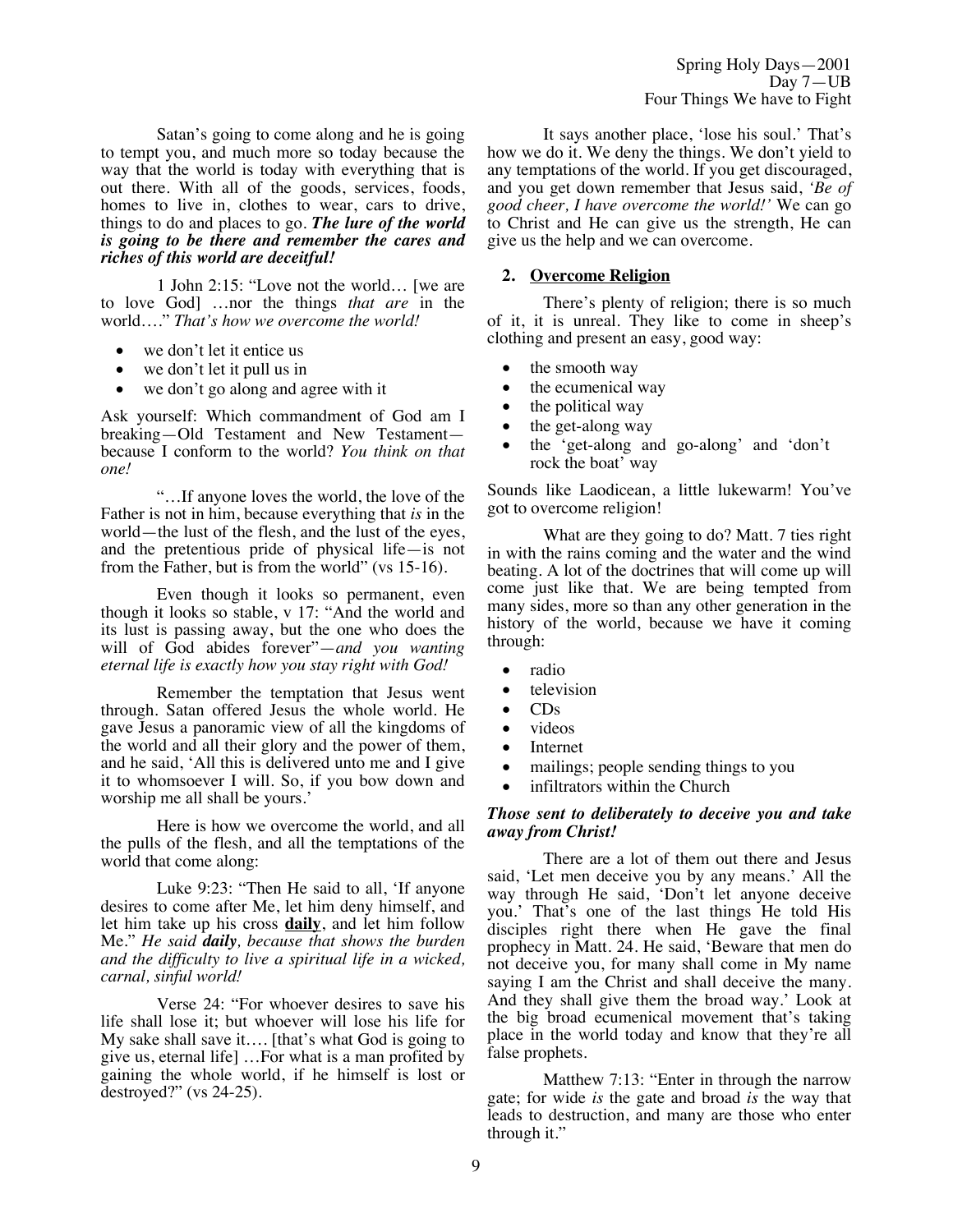*Just like lemmings running off the cliff*; there they go. *Just like sheep going astray!* How does it come?

Verse 15: "But beware of false prophets who come to you in sheep's clothing, for within *they* are ravening wolves. You shall know them by their fruits…." (vs 15-16).

Verse 21: "Not everyone who says to Me 'Lord, Lord' shall enter into the Kingdom of Heaven…"

That's why not only is God proving us, but He allows false doctrine to come so that we are going to prove God's way, and God is proving us through it. That's what we have to understand. That's what we have to realize. So, this is another battle that we need to fight. *Only those who are doing the will of the Father in heaven above are going to be receiving salvation!*

Verse 22: "Many will say to Me in that day, 'Lord, Lord, did we not prophesy through Your name? And *did we not* cast out demons through Your name? And *did we not* perform many works of power through Your name?' And then I will confess to them, 'I never knew you. Depart from Me, you who work lawlessness"  $(vs. 22-23)$ .

Then right after that it talks about those who build their house upon a Rock, which is Christ. And the winds of false doctrine and the things that Satan sends against us will not affect us, will not take us off the Rock that we have built on: *Christ*.

Let's see what these religious people are going to do. They are going to be deceiving. Now they think that they are going to bring you the right things, but they're not.

2-Timothy 3:5: "Having an outward appearance of Godliness…" 'That's what this whole ecumenical thing is, *a form of godliness*.' They can't have Godliness because they don't want to follow God. They have a form of it that looks like it.

"…but denying the power of *true* Godliness. But *as for you*, turn away from *all* these" (v 5).

Verse 13. "But wicked men and imposters shall become worse and worse, deceiving *others* and being deceived *themselves*." How are they going to deceive?

Let's understand something concerning the *spiritual leaven of religion* that Jesus warned His disciples concerning, which *very few* people today really are alert and some have been taken down by all the silliness and stupidity of the different arguments that people have. Some even listening to Sunday preachers who are saying that there's universal salvation for all men. I mentioned that before. Well then:

- there's no need for the Lake of Fire
- there is no need for going through the things that we do
- there is no need to grow and overcome
- there is no need to keep the commandments of God if everybody is going to be saved

# *That's a bunch of nonsense!*

## **3. Guard against False Doctrine**

Matthew 16:6: "And Jesus said to them, 'Watch out and be on guard against the leaven of the Pharisees and Sadducees.'" *That is religious leaven! That is sin!*

The disciples didn't understand it because they thought He spoke that because they didn't bring bread.

Verse 11: "How is it that you do not understand that I was not speaking of bread *when I told* you to beware of the leaven of the Pharisees and Sadducees?' Then they understood that He did not say to beware of the leaven of bread, but of the doctrine of the Pharisees and Sadducees" (vs 11-12). *Those are the teachings!*

We are going through some calendar things, and all kinds of people coming in with Judaism. How to pray with a prayer shawl or a yarmulke, or calendar things again. I was sent this. I get things every day. This is worth reading because this woman thinks she's very sincere in it. But she doesn't have a clue.

> Last year, God brought some information to me about the Holy Days and it took several months of the Holy Spirit working on me to finally get my attention…

*God's Holy Spirit will not lead you to error,* so it's the wrong spirit.

> I finally realized that I needed to do some checking and research on my own about the way the Church of God groups keep the Holy Days. When I was at the Feast last fall I was talking to a Jewish lady…'

Now, let me tell you something that has happened here. Last year before the Feast of Tabernacles we got calls from Jewish groups saying, 'Let us come in and give you a seminar on how to keep the Feast of Tabernacles.' And I told them, 'You don't know how to keep the Feast of Tabernacles because you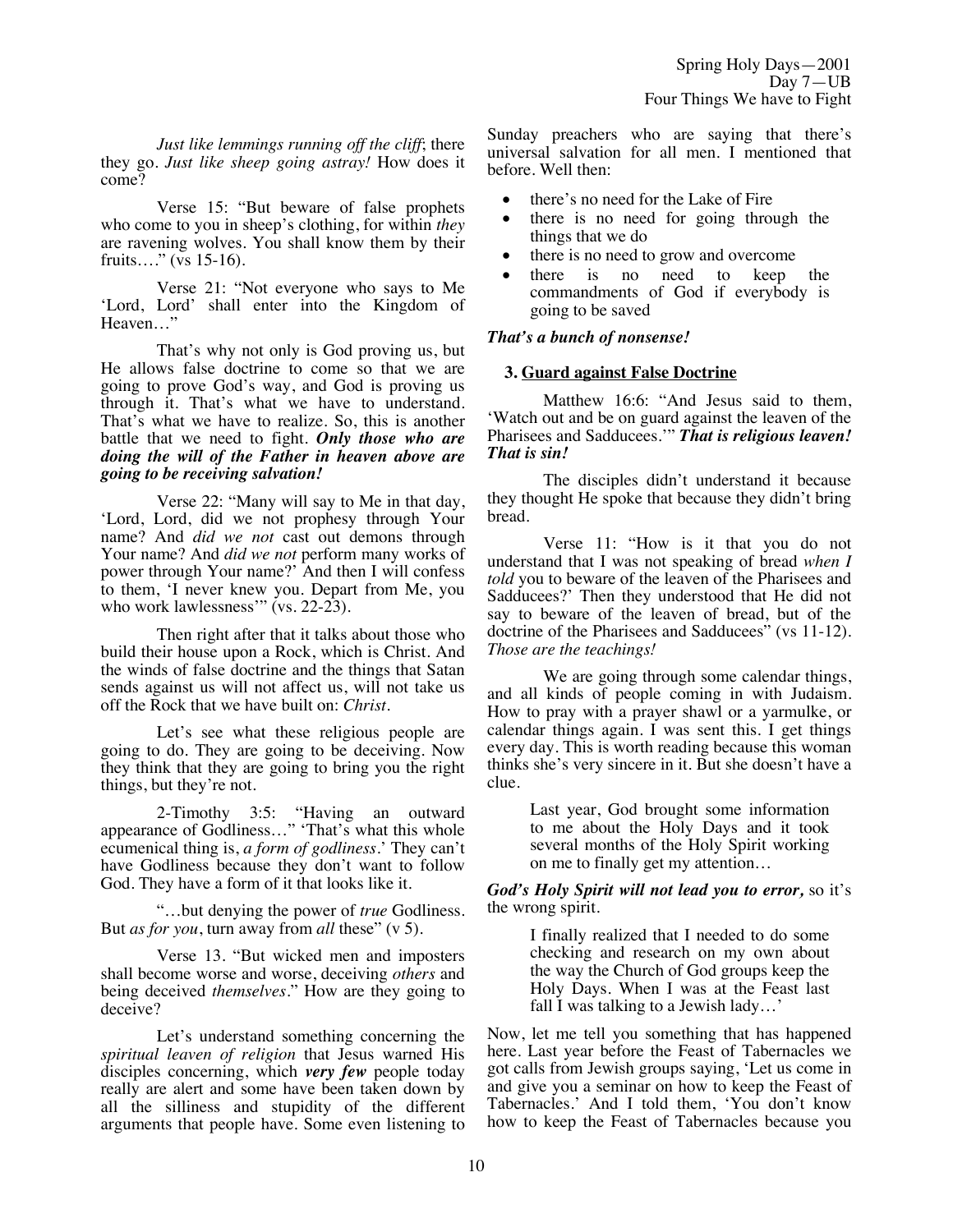don't know Christ. We don't keep it the way the Jews do. And the Jews don't keep it the way they ought to, and why should we accept any teachings from those who have rejected Christ?'

Now this Jewish woman probably infiltrated. Now that's another reason we don't spread far and abroad where our feast sites are. We want to have feasts where we have love, joy, understanding and fellowship together. We don't want to have to have Feast of Tabernacles where we are fighting people coming in with prayer shawls, and sacred names, and different days, and observing of the moons, and all of these things.

> …And she told me that we weren't in alignment with the way God commanded them to be kept.

Remember this: *the New Testament interprets the Old Testament!* Not only do we keep the commandments of God, *but we keep them in spirit and we keep them with the meaning of Jesus Christ, and the meaning of the New Testament!* Not the meaning of the Old Testament. How can anyone who has rejected Christ teach us anything about keeping the Feasts of God?

> So I started doing research and a project on my own to seek the truth.

*She didn't go far enough!*

I am paying the price so I can strive to observe those things God's way and not mine.

She's observing them Jewish ways.

It's the tough difficult way, but will be the blessed one in the end. I encourage all the Churches to get the information out of the Karaite Jews in Jerusalem, and seriously consider the days the Churches are observing.

The long and short is: they believe in the observable moon. They are two days late. They do not even know what the new moon is. That's why God has solved the calendar problem *with the perpetual calculated Hebrew calendar* so that we don't fall into the pitfalls of this leaven of the Jews. In this case the Karaites. They couldn't even for 500 years determine the right Holy Days, and now they're trying to tell us what the right Holy Days are.

Now let me just read something here, and you're going to be shocked.

> If Abib is found on March 26, 2001, then the new moon for that month is on March 27, 2001. If it is not found then, then on

March 26, then you postpone a whole month and you go to April 25, 2001

First day of Unleavened Bread, April 10, two days late. This woman in seeking to keep things the way that God has said, has ended up rejecting the Passover because they don't even keep a  $14<sup>th</sup>$ Passover. Now I could go through the whole thing and show how that they don't even know when these days are to be kept.

- they have here for the Feast of Trumpets, 'To Be Announced'
- for Yom Kippur: 'To Be Announced'
- the first day of Feast of Tabernacles: 'To Be Announced'

They don't even know, and yet, she writes and says that this is some new thing. *No, it isn't! It's some old thing that is always been!* It is terrible!

There are even some ministers even in certain branches of the Church of God coming around and saying, 'Let's teach you how to have a Passover Seder. Jesus kept a Passover Seder. Won't that be nice?' *And he leads the people right into Judaism!* Listen, if someone comes along bringing Judaism, *obey Jesus Christ and beware of the leaven of the scribes and Pharisees,* which is their doctrines and their teachings. **How can anyone who has rejected Christ teach us anything?** *They can teach us nothing!* 

Then I've got another letter here. It says:

Now we are being bombarded on all sides by people with various different doctrines.'

## *You're being proved!*

- Do you love God?
- Do you love the Father?
- Do you know the Word of God?

If you don't know the Word of God you're going to be taken down! Satan is going to keep after you! God is going to prove you with it.

- Do you love Him?
- Are you going to prove these things the right way?

Now this woman here, I'm going to answer her letter and I'm just going to tell her the same thing that I've just told you. How can anyone show you the right way if they don't even keep the Passover on the 14<sup>th</sup> of Nisan *as Jesus Christ has commanded,* and according to the commandments of God? *Now spare me!*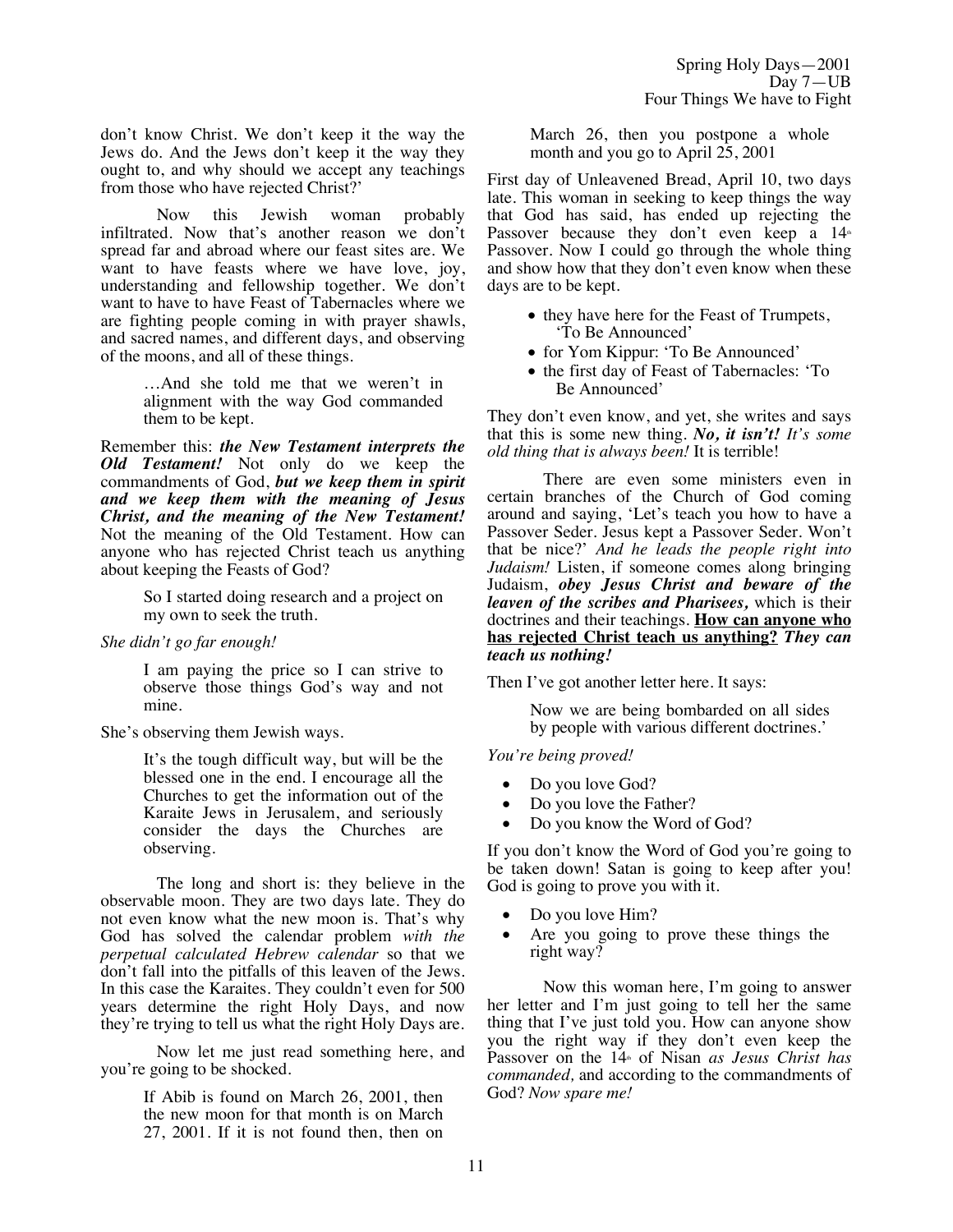Now concerning the new moon, to show you the difficulties in it. The Muslims seek a common system for determining Ramadan.

> Ramadan, the holiest month of the Moslem calendar, will begin in late November.

This was last year.

But whether it starts on November  $26<sup>th</sup>$  or  $27<sup>th</sup>$  is a matter of astronomy.

Well, to make a long story short, what they have to do is this: They have different ones watch for the new moon. And if they don't see it then they call other countries where the Arabs are watching for the new moon, and if there are two locations that see it then they declare the next day as the beginning of Ramadan.

That's why God gave the calculated calendar. When you observe the calendar and the Feasts of God worldwide, you're always going to have the problem of visibility of the new moon. That's why we have it the way it is.

## *That is the leaven of religion!*

We also have the problem of Sundaykeeping, all of those things assaulting the people of God. *All of that is religious leaven and we need to stay away from it completely, and be on guard and overcome it and resist it!*

## **4. Resist Satan the devil by Drawing Near to God**

*He is out there to come and get us!* Now we know that it says in Rev. 12:9 that Satan is deceiving the whole world. That he's going to raise up prophets that will do signs and wonders insomuch that it would deceive even the very elect.

We're living in those days. And how will they come? They will come with deceit. They will come with lies. But they will come as slick as can be. That's why you need to *prove everything by the Scriptures, the way that God has said that we need to prove them.*

Satan is out there; he works with the world. That's why we are not to love the world. That's going to help keep us from Satan the devil. Let's notice this; this is really important for us to understand:

James 4:4: "*You* adulterers and adulteresses… [that's what's happened when people have fellowship with the religions of this world] …don't you know that the friendship of the world is enmity *with* God? Therefore, whoever desires to be a friend of the world makes himself an enemy of God."

Here's how to overcome it. What happens when you get out there and in the world and all the pride?

Verse 5: "Or do you think that the Scripture says in vain, 'The spirit that dwells in us lusts with envy'? But He gives greater grace. This is the reason it says, 'God sets Himself against *the* proud, but He gives grace to *the* humble.' Therefore, submit yourselves to God…. [that's how you overcome Satan] …Resist the devil, and he will flee from you. [because he can't stand to be where there is righteousness and the name of Christ] … Draw near to God, and He will draw near to you. Cleanse *your* hands, you sinners, and purify *your* hearts, you double-minded!" (vs 5-8).

We have the same thing given by Peter, only a little differently. Satan is out there going around seeing who he can capture. Many people are taken by him very easily. Some people he works on over a period of time and chips away. If you don't have your guard up then you're going to be in difficult straights trying to fight Satan the devil.

1-Peter 5:6: "Be humbled, therefore, under the mighty hand of God…"

Notice how similar to that it is back when James wrote, and when Peter wrote there were the infiltration's within the Church of carnal men, and pride and vanity was coming up. So he's saying:

"…so that He may exalt you in *due* time; casting all your cares upon Him, because He cares for you" (vs  $6-7$ ).

Remember that *when all else fails, God loves you!* That's why God has called you. Never ever forget that!

Verse 8: "Be sober! Be vigilant! For your adversary *the* devil is prowling about as a roaring lion, seeking anyone he may devour."

Haven't we seen him devour thousands? *Yes, indeed!* Well, he's still after the few that are left.

Verse 9: "Whom **resist, steadfast in the faith**…" You're not going to resist him with carnal means or methods. It has to be in the faith.

"…knowing *that* the same afflictions are being fulfilled among your brethren who *are* in *the* world. Now, may the God of all grace, Who has called us unto His eternal glory in Christ Jesus, after *you* have suffered a little while, Himself perfect you, establish, strengthen, *and* settle *you*" (vs. 8-10)—*to*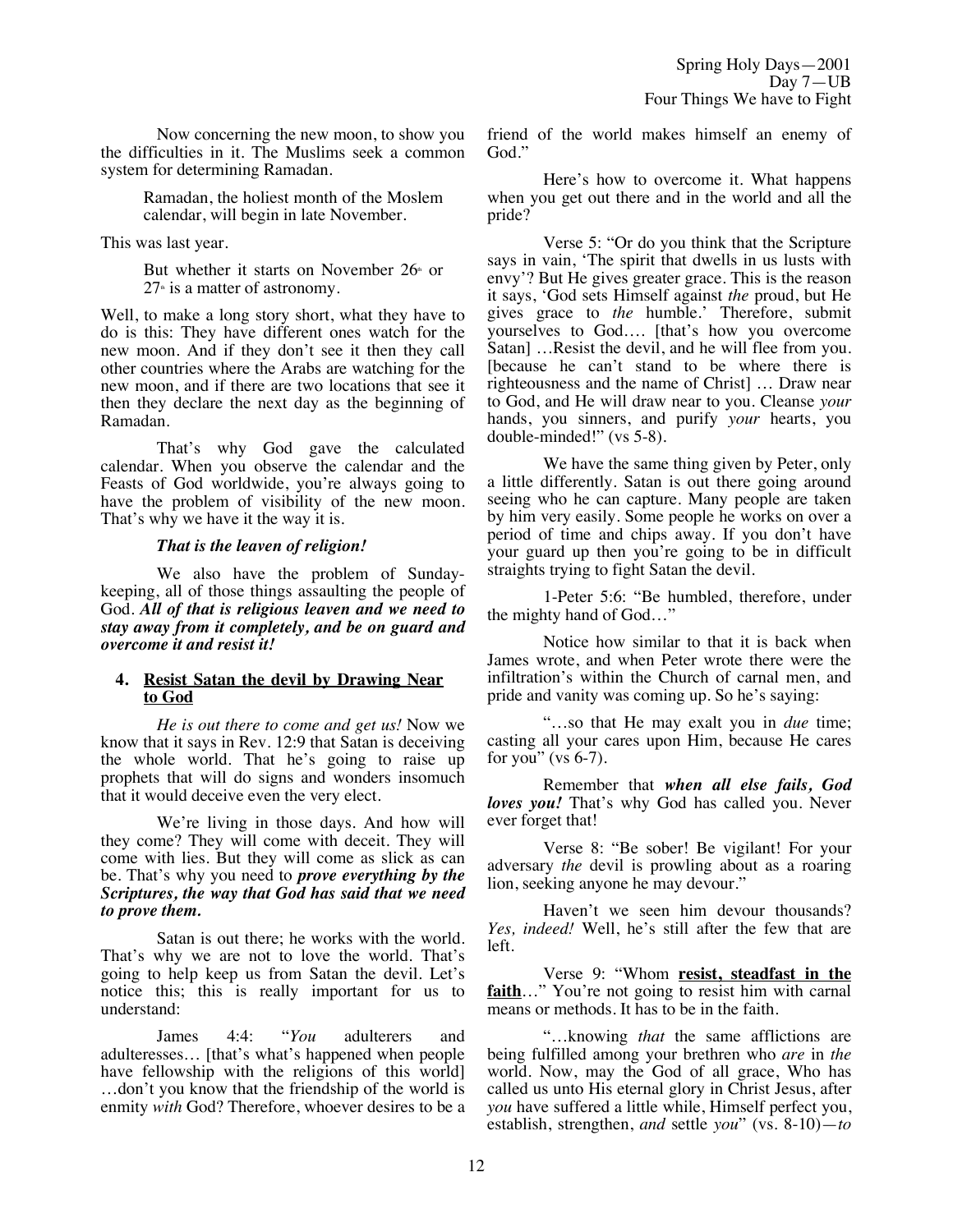## *prove you! To prove your faith!*

There's something very important we need to understand: Here's how we resist: *Follow the example of Christ!*

John 8:29: "And He Who sent Me is with Me. The Father has not left Me alone because I always do the things that please Him."

Was Satan continually after Jesus? *Yes, he was!* God even let Satan think that he triumphed over Christ in the crucifixion. But that was really a victory for God. When Christ was resurrected, it was a total defeat for Satan the devil.

Verse 30: "He spoke these things, many believed in Him" *There are a lot of people who believe on Jesus but don't follow through with faith!* Now notice what Jesus said to those who believed on Him:

Verse 31: "Therefore, Jesus said to the Jews who had believed in Him, 'If you continue in My Word, you are truly My disciples. And you shall know the Truth, and the Truth shall set you free.' They answered Him, 'We are Abraham's seed'" (vs 31-33).

And He says, 'I know that. But you don't do the works of Abraham.'

Verse 41: "You are doing the works of your father.'…. [and these were all the religious people] …Then they said to Him, 'We have not been born of fornication. We have one Father, *and that is* God.' Therefore, Jesus said to them, 'If God were your Father, you would love Me, because I proceeded forth and came from God. For I have not come of Myself, but He sent Me. Why don't you understand My speech? Because you cannot *bear* to hear My words" (vs  $41-43$ ).

Why can't they hear the Word? *Because they don't want the Truth! They want their lies!*

Verse 44: "You are of *your* father the devil… [you listen to him] …and the lusts of your father you desire to practice. He was a murderer from *the* beginning, and has not stood in the Truth because there is no Truth in him. Whenever he speaks a lie, he is speaking from his own *self*; for he is a liar, and the father of it"

*So, realize that Satan is out there after you, to come after you with these false religions!*

*God is going to fight for us; God will deliver us!*

In Eph. 6 we're told to *put on the whole armor of God so that we may be able to stand and resist the wicked spirits in high places.*

- to put on the breastplate of righteousness
- to put on the helmet of salvation
- to follow the Word of God, which is the sword of the Spirit

*That's why we are to know the Word of God!* When we do that *God will fight for us.* Let's have total faith in God that:

- He will fight for us
- He will watch for us
- He will help us

Psalm 27:1: "The LORD is my Light and my salvation… [that's the whole purpose of the Feast of Unleavened Bread]. …whom shall I fear? The LORD is the strength of my life; of whom shall I be afraid? When the wicked, my enemies and my foes, came upon me to eat up my flesh, they stumbled and fell. Though an army should encamp against me, my heart shall not be afraid; though war should rise against me, even then I will be confident. One thing I have desired from the LORD, that I will seek after: that I may dwell in the house of the LORD all the days of my life, to behold the beauty of the LORD and to inquire in His temple, for in the time of trouble He shall hide me in His pavilion…" (vs 1-5).

Remember that we are to pray every day that we are not to be delivered into temptation, and that we are to be delivered from the evil one.

Notice how God fought for David! This is really quite a Psalm. God is really perfect in what He did here and these trials then produce the love for God because He helps you.

Psalm 18:1: "I love You, O LORD, my strength. The LORD is my Rock, and my Fortress, and my Deliverer; my God, my Rock in Whom I take refuge; He is my shield, and the horn of my salvation, my high tower. I will call on the LORD, Who is worthy to be praised, so shall I be saved from my enemies" (vs  $1-3$ ).

Yes, the Lord will fight. He fought for the children of Israel. *He will fight for you, and He will strengthen you and raise you up in everything that you do!* Let's understand that:

- God is with us
- God is for us
- God will fight those battles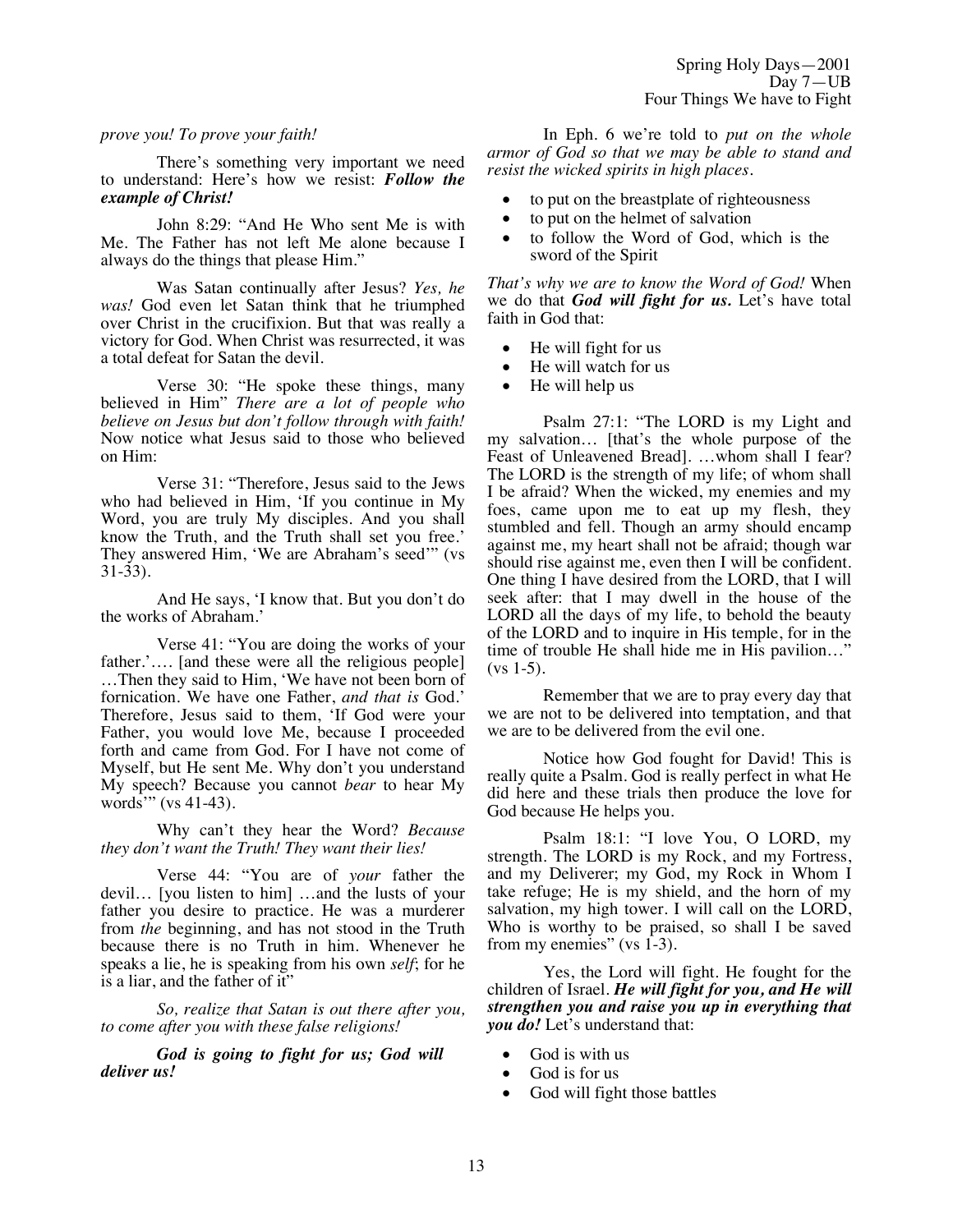Just like Moses did, he said to the children of Israel, *'Stand still and see the salvation of the LORD!'*

Likewise here: When you are confronted with these problems and trials that you find in your own human nature, that you find in the world, or the assaults of false religions, or as Satan coming after you, then here is the solution. Here's what you need to do:

Psalm 34:4: "I sought the LORD, and He answered me… [because David listened to God] …and **delivered me from all my fears**." *We don't need to have any fears!*

Verse 5: "They looked to Him and were radiant; and their faces were not ashamed. This poor man cried, and the LORD heard, and saved him out of **all** his troubles…. [all fears and all troubles] …The angel of the LORD encamps around those who fear Him and delivers them. O taste and see..."  $(vs 5-8)$ .

That's what the whole purpose of the Feast of Unleavened Bread is. To eat that unleavened bread, which is the flesh of Christ; to drink of that wine, which is His blood, which means tasting of Christ. Then we taste of the Word of God. It fills and it satisfies like no food because it is spiritual nourishment, and spiritual strength.

Verse 8: "O taste and see that the LORD is good; blessed is the man who takes refuge in Him."

What we need to do to end this Feast of Unleavened Bread is to just ask God to help us trust in Him at all times. To look to Him to help us in everything, regardless of what it may be.

Verse 9: "O fear the LORD, all you saints, for there is nothing lacking to those who fear Him."

Verse 14. "Depart from evil…" That's the whole theme of Unleavened Bread, getting rid of sin, walking away from Egypt.

"…and do good…" (v 14). That is doing the commandments of God, having the fruits of the Spirit of God and doing that good.

"…seek peace and pursue it" (v 14).

- never give up
- never doubt
- never hold back

Verse 15: "The eyes of the LORD are upon the righteous, and His ears are open to their cry." *God knows! God hears!*

That's why when you have these trials and difficulties go to God continually. God knows you're going through them. Ask for:

- His help
- His strength
- His faith
- His wisdom
- His purpose

*And learn the lesson that comes from it!*

Verse 16: "The face of the LORD is against those who do evil, to cut off the memory of them from the earth. The righteous cry… [crying out to God] …and **the LORD hears**, and delivers them out of all their troubles" (vs 16-17).

Notice you're delivered from your fears, you're delivered from your troubles. He says it twice. And you are delivered from the wicked one.

Verse 18: "**The LORD is near to the brokenhearted and saves those who are of a contrite spirit. Many are the afflictions of the righteous, but the LORD delivers him out of them all**" (vs 18-19).

- *Christ will deliver you!*
- *Christ will save you!*

Have total faith and confidence and trust in God, even in the darkest hour of your trial. Even at the lowest moment in your life. *Never give up!* And realize that this trial is *a proving of your faith,* so that:

- you can grow in grace
- you can grow in faith
- you can grow in knowledge and understanding

There's something that you really need to understand, and you really need to grasp, and you really need to claim this promise.

Hebrews 13:5: "*Do* not *allow the* love of money to influence your behavior, *but be* satisfied with what you have; for He has said, 'In no way will I ever leave you; no—I will never forsake you in any way.'" This means, *'I will never, not ever, in any way leave you.'*

- Christ will not leave you
- Christ will be there all the time
- Christ will never fail

Verse 6: "So then, let us boldly say, '*The* Lord *is* my Helper…" *Yes, the Lord will*:

help us